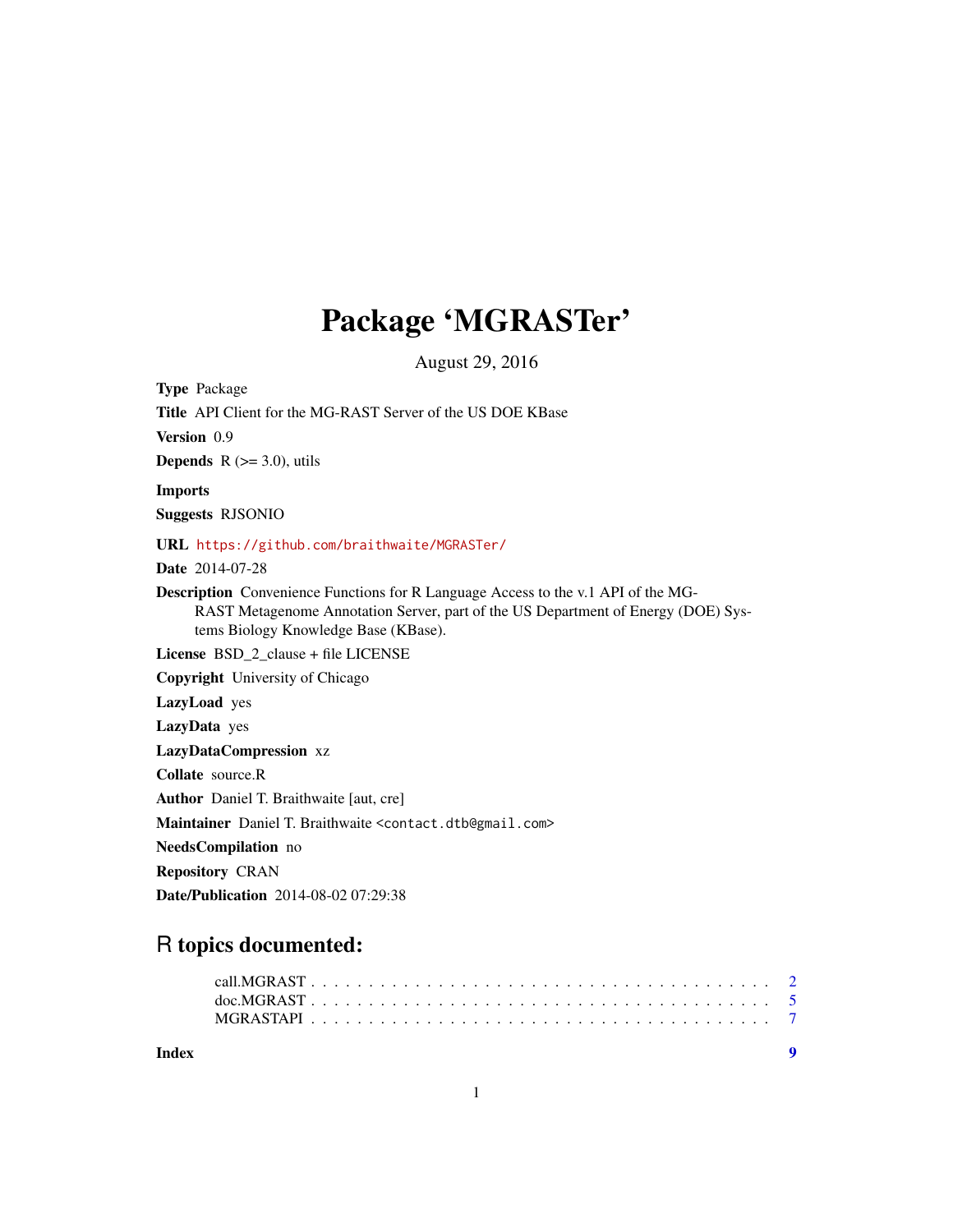<span id="page-1-1"></span><span id="page-1-0"></span>

#### <span id="page-1-2"></span>Description

An interface to the MG-RAST API enabling convenient access in the R environment to provided resources, as well as facilitating export.

#### Usage

```
call.MGRAST(resource, request, ..., args=NULL, destfile=NULL, parse=is.null(destfile),
  verify=parse, bugs=c("ignore", "warn", "stop", "ask", "report"), quiet=TRUE,
  timeout=300, issue=TRUE)
parse.MGRAST(call.url)
```
#### Arguments

| resource | name of API resource (string)                                 |
|----------|---------------------------------------------------------------|
| request  | name of request, valid for the specified resource (string)    |
| .        | required and/or optional parameters for the call              |
| args     | further parameters (list)                                     |
| destfile | file to save the retrieved resource (string)                  |
| parse    | attempt JSON parsing of result? (logical)                     |
| verify   | check integrity of the returned object? (logical)             |
| bugs     | reporting action for API-side problems – not used             |
| quiet    | print debugging messages? (logical)                           |
| timeout  | number of seconds to allow for the call (single integer)      |
| issue    | issue the call, or only return the constructed URL? (logical) |
| call.url | URL for an API resource (string)                              |

#### Details

This documentation assumes familiarity with the MG-RAST API, which is described elsewhere.

resource and request are required for all API calls. Optional and required parameters may be given in ... and must be named. In general, parameters should be length-one character vectors, which is what is meant by "string", above. Regardless, parameters are coerced by as. character. Parameters may also be given with args, which must be a named list. Partial resource, request, and parameter names are matched wherever possible, as are partial parameter values tied to a controlled vocabulary.

Parameters named id are specially handled with some helpful scrubbing. In particular, prefixes mgl, mgm, mgp, and mgs are added as necessary, and multiple ids given in a vector are separated.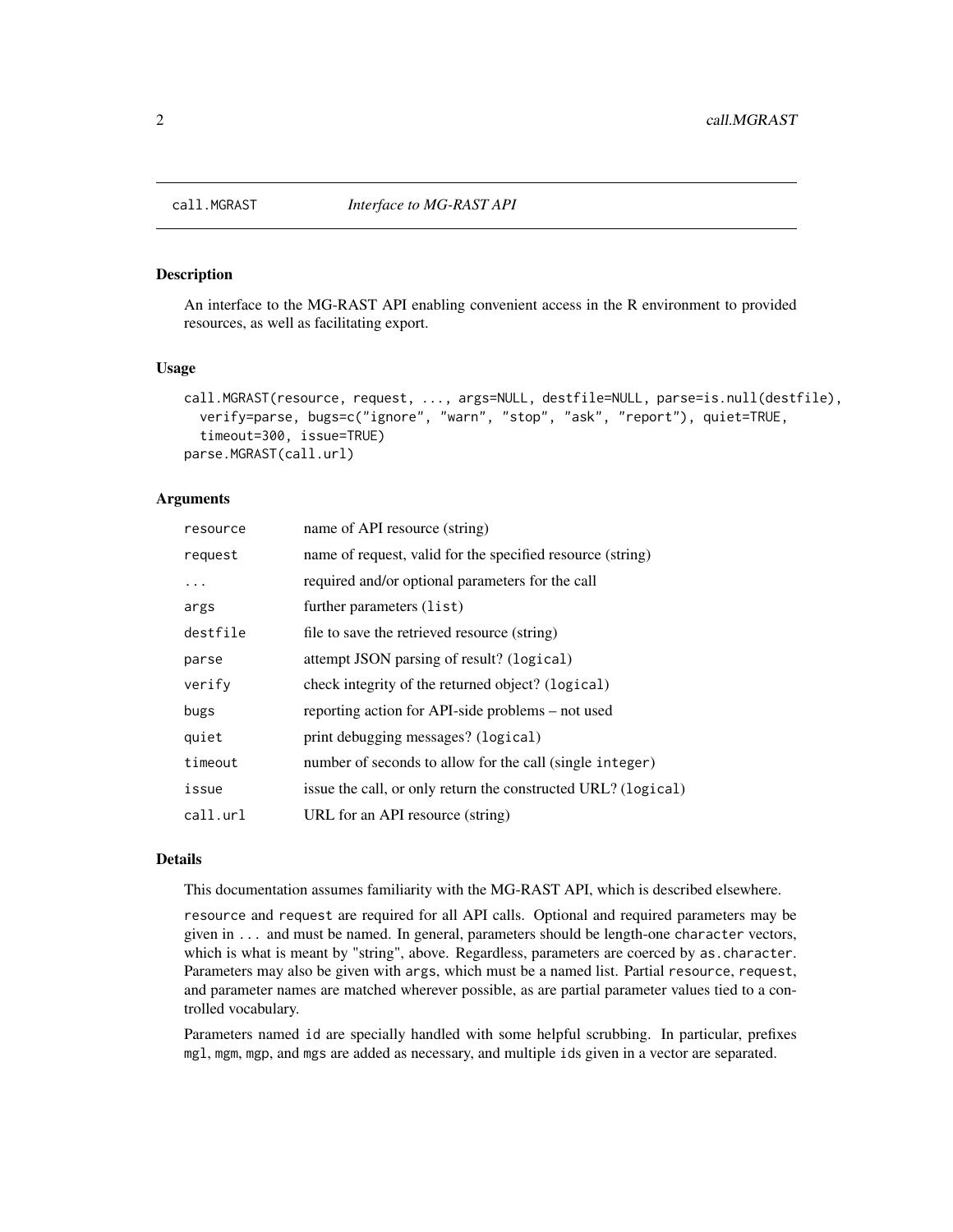#### <span id="page-2-0"></span>call.MGRAST 3

For certain resource-request combinations, destfile is mandatory. For all others, it is optional. When verify=TRUE a check is made that all documented components for a resource-request are actually received.

Setting quiet=FALSE can help shed light on unexpected results.

parse.MGRAST() tokenizes a valid API URL. If x is a URL validly requesting an API resource, then do.call(call.MGRAST, parse.MGRAST $(x)$ ) will retrieve that resource.

#### Value

For call.MGRAST(), a list mirroring the JSON structure of the received resource (invisibly). But if parse=FALSE, then the resource, uninterpreted. For non-JSON resources, parse is ignored.

But if destfile is not NULL and the resource was successfully written to destfile, then destfile. If parse=TRUE and relevant, the file is written in .rda format, otherwise raw (usually meaning, as legible text).

Only a URL for the specified resource, if issue=FALSE.

For parse.MGRAST(), a named list including resource, request, and further parameters for the indicated API call.

#### Author(s)

Daniel T. Braithwaite

#### References

<http://metagenomics.anl.gov> <http://api.metagenomics.anl.gov> <http://www.json.org>

#### See Also

[doc.MGRAST](#page-4-1), [MGRASTAPI](#page-6-1)

#### Examples

```
## Not run:
## The calls below are adapted from the MG-RAST API documentation pages.
## An example is provided for most resource types.
## Note that resources are returned invisibly by call.MGRAST().
## These examples are "not run" because they take too long.
##
## Use of call.MGRAST(), parse.MGRAST(), and do.call() together
parse.MGRAST ("http://api.metagenomics.anl.gov/download/mgm4447943.3?stage=650")
ll <- list (id=4447943.3, stage=650)
call.MGRAST ("down", "set", args=ll)
print (tt <- tempfile())
parse.MGRAST ("http://api.metagenomics.anl.gov/download/mgm4447943.3?file=350.1")
```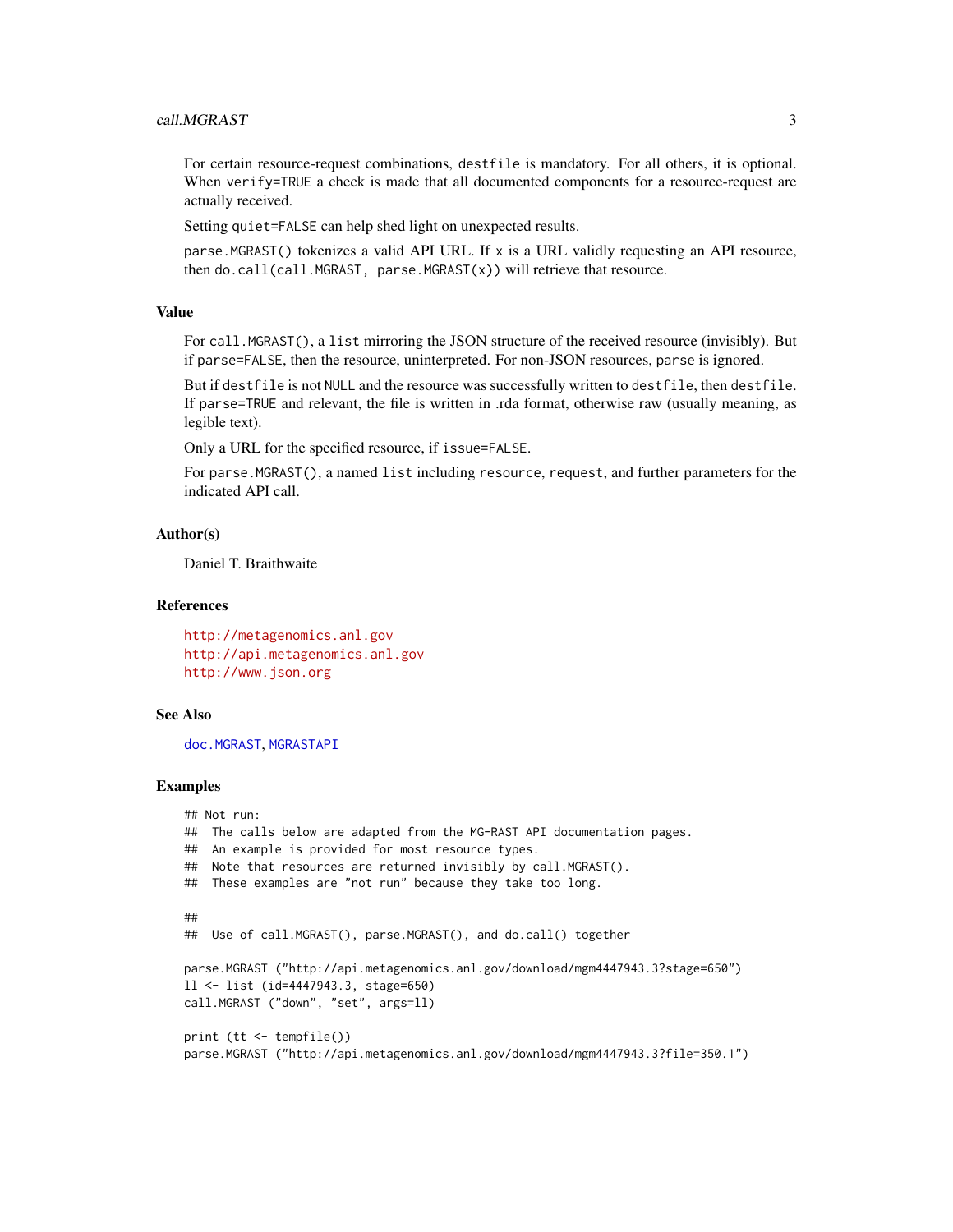```
call.MGRAST ("down", "inst", id=4447943.3, file=350.1, destfile=tt)
parse.MGRAST (call.MGRAST (issue=FALSE, "down", "inst", id=4447943.3, file=350.1,
destfile=tt))
unlink (tt)
parse.MGRAST ("http://api.metagenomics.anl.gov/library?limit=20&order=name")
call.MGRAST ("lib", "query", lim=20, ord="name")
do.call (call.MGRAST,
parse.MGRAST ("http://api.metagenomics.anl.gov/library?limit=20&order=name"))
##
## accessing the "m5nr" resource
call.MGRAST ("m5", "ont", source="Sub", min="level3")
call.MGRAST ("m5", "tax", filter="Bacteroidetes", filter_lev="phylum", min="genus")
call.MGRAST ("m5", "md5", id="000821a2e2f63df1a3873e4b280002a8", source="InterPro")
call.MGRAST ("m5", "func", text="sulfatase", source="GenBank")
call.MGRAST ("m5", "seq", text="MAGENHQWQGSIL", source="TrEMBL")
##
## parsing URLs for the calls above
parse.MGRAST (
"http://api.metagenomics.anl.gov/m5nr/ontology?source=Subsystems&min_level=level3")
parse.MGRAST (paste0 ("http://api.metagenomics.anl.gov/m5nr/taxonomy",
"?filter=Bacteroidetes&filter_level=phylum&min_level=genus"))
parse.MGRAST (paste0 ("http://api.metagenomics.anl.gov/m5nr/md5/",
"000821a2e2f63df1a3873e4b280002a8?source=InterPro"))
parse.MGRAST ("http://api.metagenomics.anl.gov/m5nr/function/sulfatase?source=GenBank")
parse.MGRAST (
"http://api.metagenomics.anl.gov/m5nr/sequence/MAGENHQWQGSIL?source=TrEMBL")
##
## annotation data via the "matrix" resource,
## and different ways to provide arguments
xx <- c (4447943.3, 4447192.3, 4447102.3, 4447103.3)
yy <- "4447943.3 4447192.3 4447102.3 4447103.3"
aa <- list (group="level3", source="Sub", res="ab", ident=80,
filter_lev="phylum", filter="Firmicutes")
call.MGRAST ("matrix", "org", id=xx, group="family", source="Ref", result="abund", eval=15)
call.MGRAST ("matrix", "func", id=xx, args=aa)
call.MGRAST ("matrix", "feat", id=yy, source="KEGG", result="ev", len=25)
##
## parsing URLs for the calls above
parse.MGRAST (paste0 (
"http://api.metagenomics.anl.gov/matrix/organism",
"?id=mgm4447943.3&id=mgm4447192.3&id=mgm4447102.3&id=mgm4447103.3",
"&group_level=family&source=RefSeq&result_type=abundance&evalue=15"))
parse.MGRAST (paste0 (
"http://api.metagenomics.anl.gov/matrix/function",
```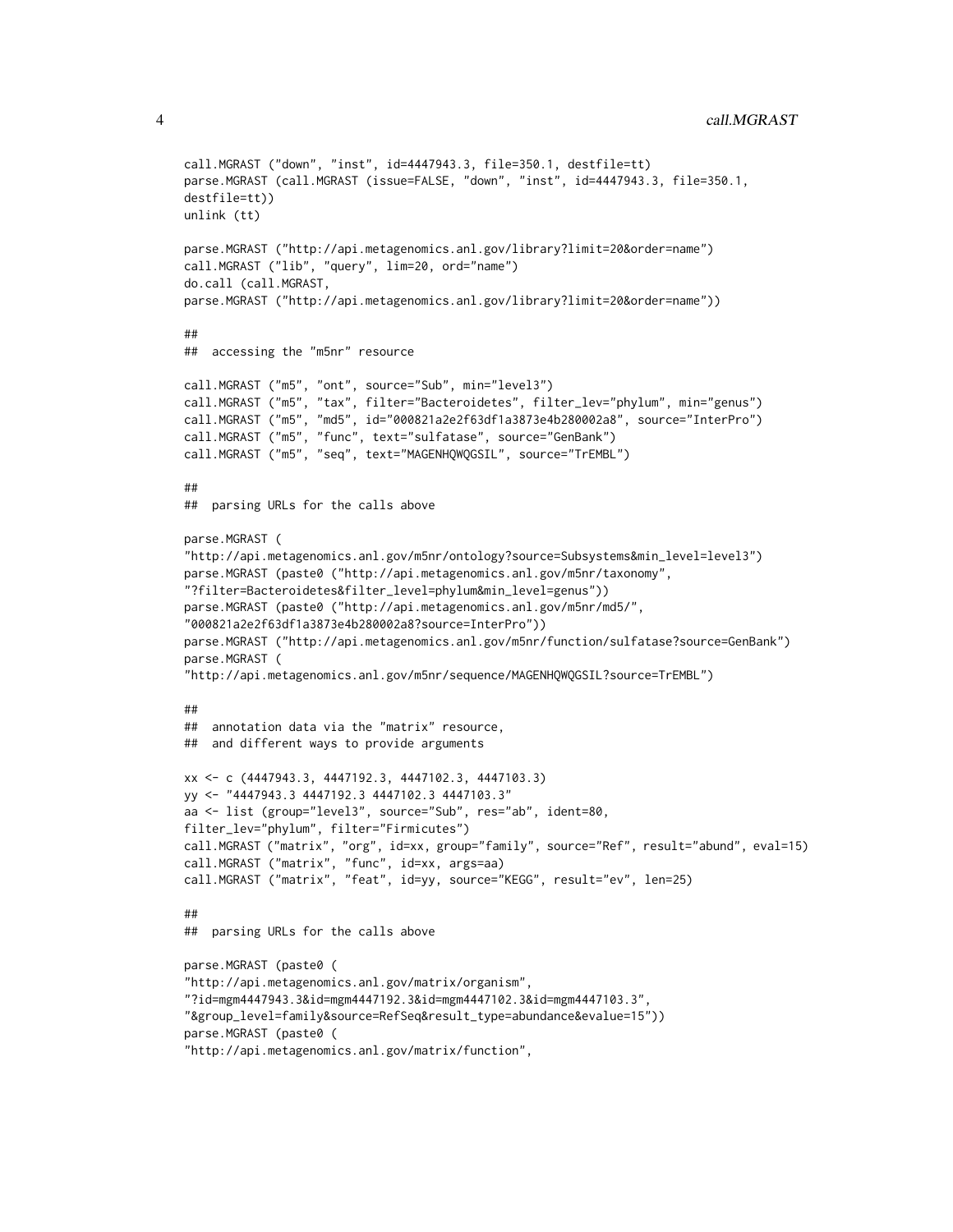#### <span id="page-4-0"></span>doc.MGRAST 5

```
"?id=mgm4447943.3&id=mgm4447192.3&id=mgm4447102.3&id=mgm4447103.3",
"&group_level=level3&source=Subsystems&result_type=abundance&identity=80",
"&filter_level=phylum&filter=Firmicutes"))
parse.MGRAST (paste0 (
"http://api.metagenomics.anl.gov/matrix/feature",
"?id=mgm4447943.3&id=mgm4447192.3&id=mgm4447102.3&id=mgm4447103.3",
"&source=KEGG&result_type=evalue&length=25"))
##
## examples for still other resources
parse.MGRAST ("http://api.metagenomics.anl.gov/metadata/export/mgp128")
call.MGRAST ("metadata", "exp", id=128)
parse.MGRAST (
"http://api.metagenomics.anl.gov/metagenome/mgm4447943.3?verbosity=metadata")
call.MGRAST ("metagenome","inst", id=4447943.3, verb="meta")
parse.MGRAST ("http://api.metagenomics.anl.gov/project?limit=20&order=name")
call.MGRAST ("proj", "query", lim=20, ord="name")
parse.MGRAST ("http://api.metagenomics.anl.gov/sample/mgs25823?verbosity=full")
call.MGRAST ("samp", "inst", id=25823, verb="full")
##
## finally, examples for annotation downloads (they take substantial time)
print (tt <- tempfile())
call.MGRAST ("annot", "seq", id=4447943.3, eval=10, type="org", source="Swiss",
destfile=tt)
call.MGRAST ("annot", "sim", id=4447943.3, ident=80, type="fu", source="KO",
destfile=tt)
unlink (tt)
## End(Not run)
```
<span id="page-4-1"></span>doc.MGRAST *Documentation for MG-RAST API*

#### Description

A utility to flexibly inspect the documentation tree of the MG-RAST API.

#### Usage

```
doc.MGRAST(depth=1, stratum=NULL, head=NULL, ...)
```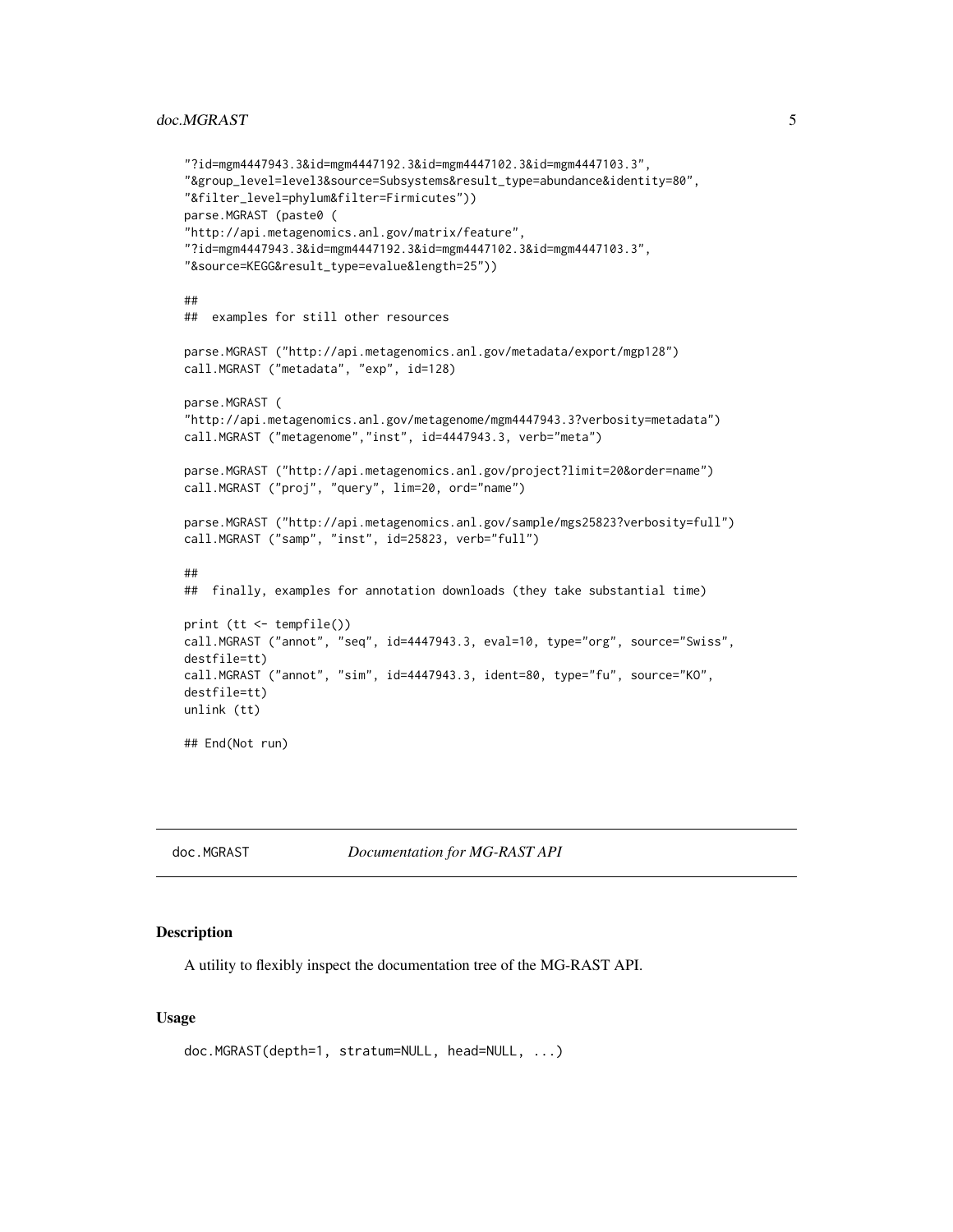#### <span id="page-5-0"></span>Arguments

| depth   | show this many levels (single integer)        |
|---------|-----------------------------------------------|
| stratum | show all subtrees matching this name (string) |
| head    | show elements beginning only here (character) |
| .       | additional arguments passed to $str()$        |

#### Details

This documentation assumes familiarity with the MG-RAST API, which is described elsewhere. The MG-RAST API is locally represented with nested lists that this function helps to explore. It is a specialized version of  $str()$ . Usage is best understood through the examples.

A length-one character vector is meant by "string", above.

#### Value

None. Output is printed to the screen, as with str().

#### Author(s)

Daniel T. Braithwaite

#### References

```
http://metagenomics.anl.gov
http://api.metagenomics.anl.gov
http://www.json.org
```
#### See Also

[str](#page-0-0), [call.MGRAST](#page-1-1), [parse.MGRAST](#page-1-2), [MGRASTAPI](#page-6-1)

#### Examples

```
## list resources, then list all requests of all resources
doc.MGRAST()
doc.MGRAST(2)
## show detail for matrix resource (partial matching works)
doc.MGRAST (head="matrix")
doc.MGRAST (2, head="mat")
## show options for all requests
doc.MGRAST (stratum="options")
doc.MGRAST (2, "options")
## show options in detail for a specific request
doc.MGRAST (3, head=c("annot","seq","param","opt"))
## show return values of all m5nr requests in detail
doc.MGRAST (5, "attributes.data", "m5nr", nchar.max=30)
```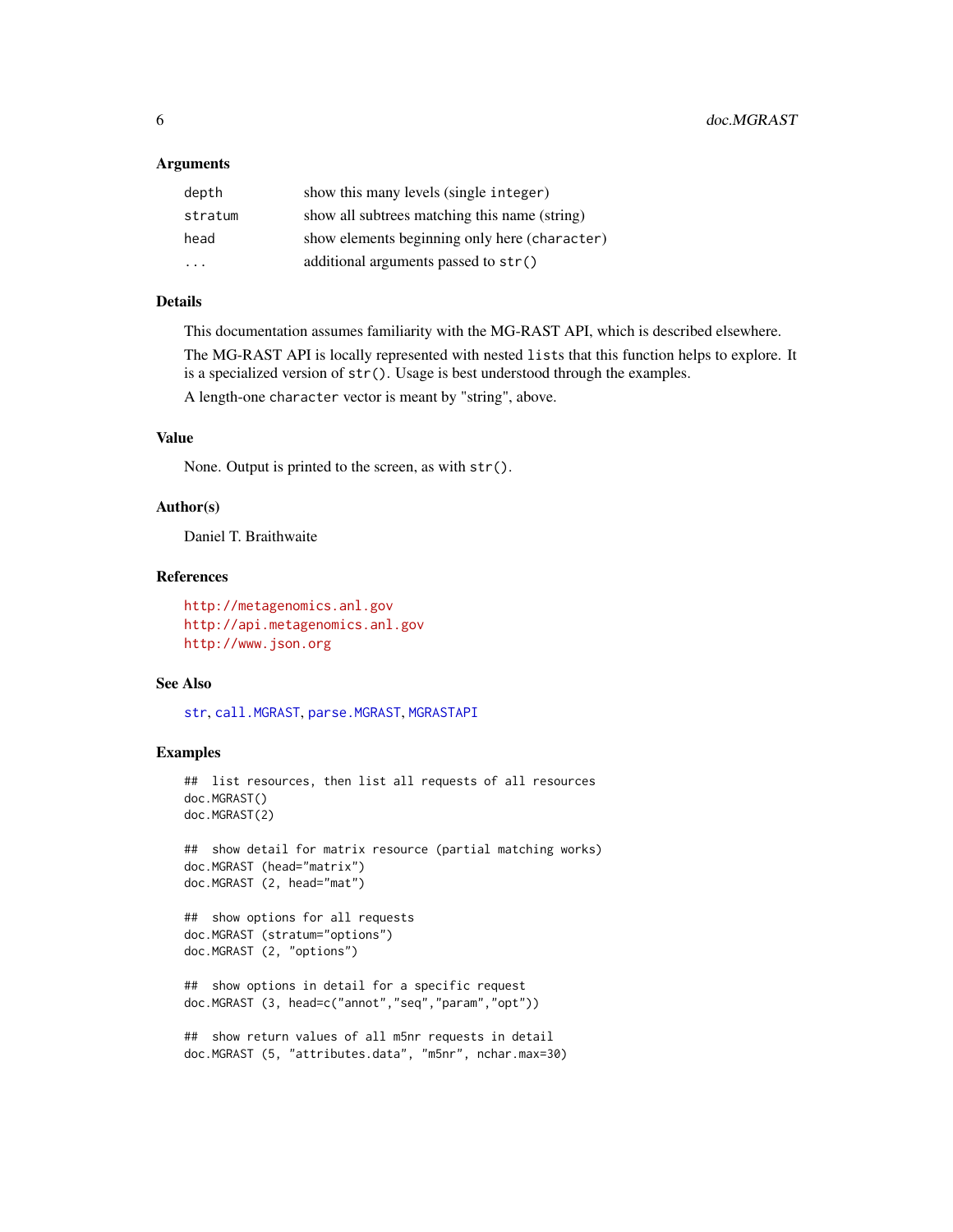<span id="page-6-1"></span><span id="page-6-0"></span>

#### **Description**

The session copy of the documentation tree of the MG-RAST API, and tools for dynamic update.

#### Usage

```
.MGRAST
load.MGRAST(ff=API.file())
build.MGRAST(ff=API.filename)
```
#### Arguments

ff a file name (string or NULL)

#### **Details**

This documentation assumes familiarity with the MG-RAST API, which is described elsewhere.

The environment .MGRAST contains a nested list structure API built from the documentation-quaspecification of the MG-RAST API published at <http://api.metagenomics.anl.gov>. A prebuilt version of this tree is distributed with the MGRASTer package, which the routines call.MGRAST() and parse.MGRAST() consult.

build.MGRAST() builds a new, accurate-up-to-the-minute copy of the documentation tree, which may be desirable to do after a change or patch is implemented in the API. However, to take effect, a new copy must be assigned into .MGRAST (as in the examples).

load.MGRAST() returns the tree as saved in a specified file, or the version of the tree actually in use.

#### Value

For build.MGRAST(), the file name ff, or the new documentation tree itself when ff=NULL. For load.MGRAST(), the copy of the API documentation tree stored in ff (by default the prepackaged copy), but the copy active in the current session when ff=NULL.

#### Author(s)

Daniel T. Braithwaite

#### References

```
http://metagenomics.anl.gov
http://api.metagenomics.anl.gov
http://www.json.org
```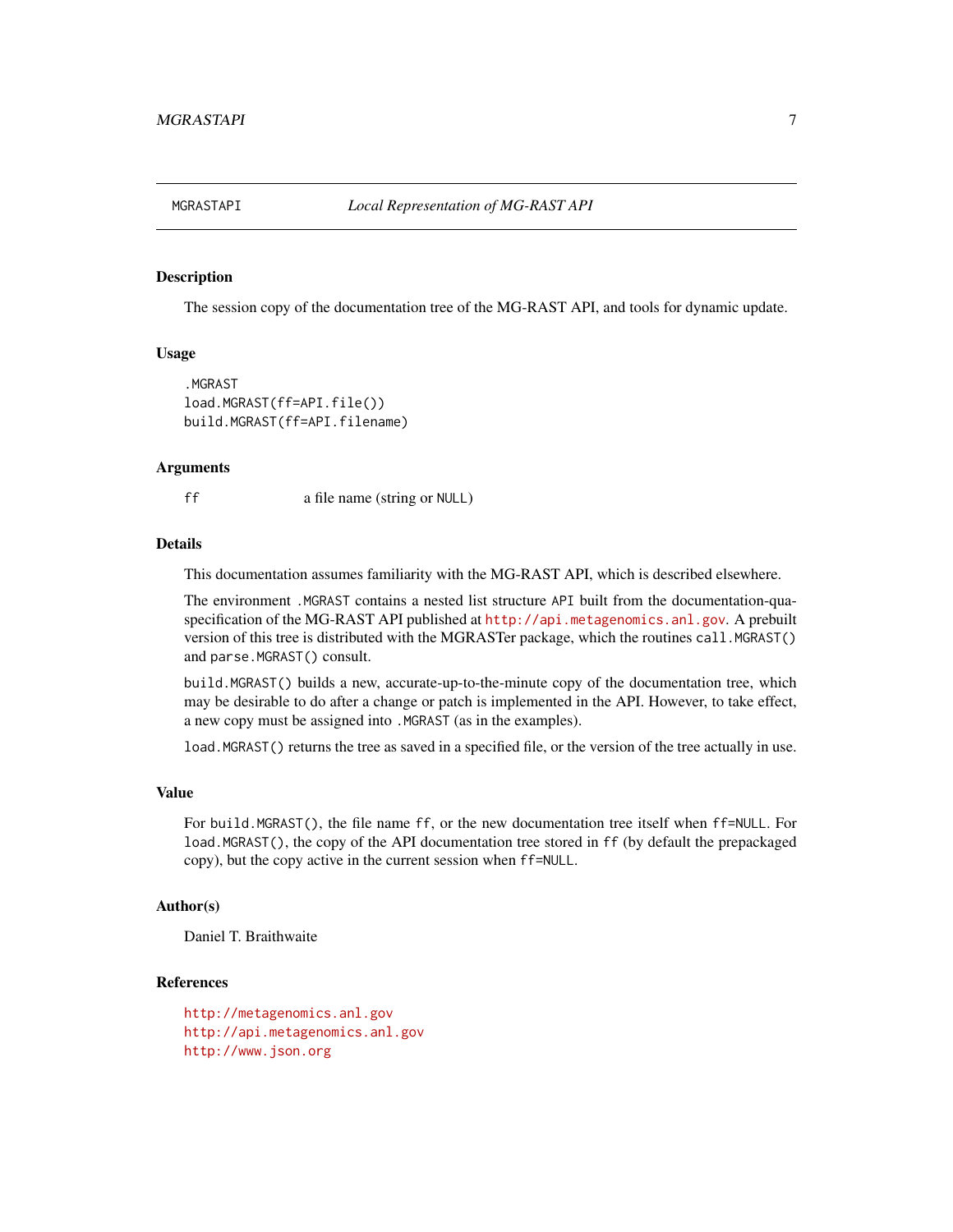#### <span id="page-7-0"></span>8 MGRASTAPI

#### See Also

[doc.MGRAST](#page-4-1), [call.MGRAST](#page-1-1), [parse.MGRAST](#page-1-2)

#### Examples

## Not run: ## get API currently in use API <- get ("API", .MGRAST)

## compare to API distributed with the package identical (API, load.MGRAST())

## build and save a new (possibly updated) copy build.MGRAST ("my\_copy.rda")

## load it API <- load.MGRAST ("my\_copy.rda")

## put it into effect assign ("API", API, .MGRAST)

## End(Not run)